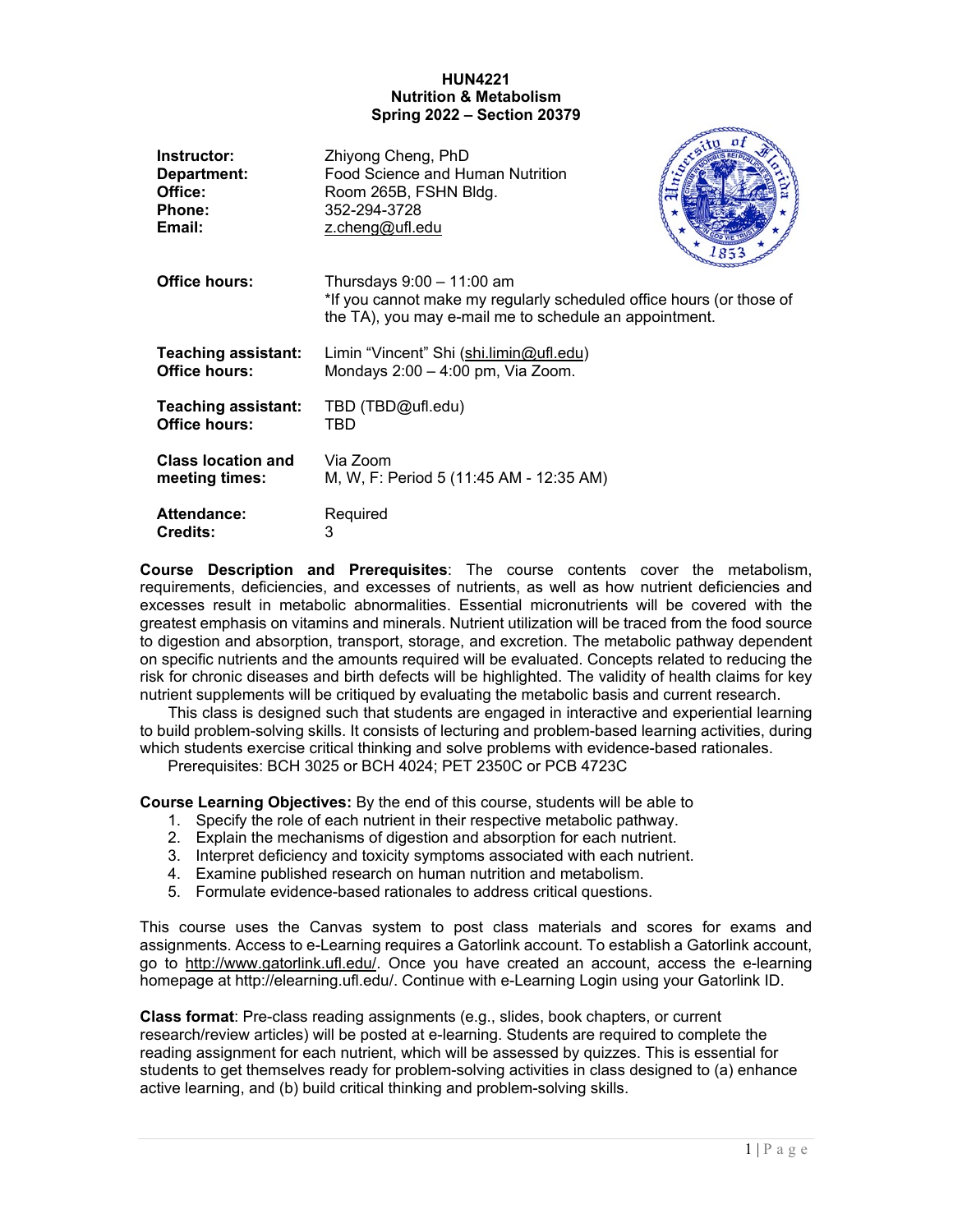Textbook: (Optional) Advanced Nutrition and Human Metabolism, 7<sup>th</sup> Ed., Wadsworth Cengage Learning, 2018.

**Attendance and Make-Up Work:** In accordance with the University of Florida's policy: [https://catalog.ufl.edu/UGRD/academic-regulations/attendance-policies/,](https://catalog.ufl.edu/UGRD/academic-regulations/attendance-policies/) class attendance and participation are mandatory. Students will behave in an appropriate manner in class, taking care not to disrupt other students' learning activities. Students are asked to be punctual and submit assignments on time. Make-up work and assignments are consistent with university policies.

### **Student Evaluation:**

The assessments will be comprised of 25 pre-class quizzes (2 points each), 3 exams (70 points each), an outreach project (100 points), and class participation (40 points). The quizzes will be timed (5 min) and administered at Canvas during the first 5 min in class. Each quiz will consist of 4 'choose an answer among multiple choices' questions, which cover the pre-class reading materials of each topic. The exams will be timed (50 min, proctored by Honorlock) and administered at Canvas during class time. Each exam contains 30 'choose an answer among multiple choices' questions and 2 short-answer questions. The outreach project consists of 6 parts (or assignments), for which detailed instructions (including due times) and grading rubrics will be posted at Canvas. Class participation is highly valued and will be graded according to class attendance, preparedness for the class (e.g., functional camera and audio for activities and discussions), and contribution to class activities and discussions (e.g., being relevant, specific, constructive, and activities and discussions (e.g., being relevant, specific, constructive, and insightful/thoughtful).

Make-up quiz will NOT be given. Quizzes must be taken when scheduled. The lowest and second lowest grades will be dropped, and twenty-three quiz grades will be counted towards the final grade. A missed quiz will count as the dropped quiz. Any other (>2) missed quizzes will result in a grade of "0" unless there are unavoidable extenuating circumstances (subject to our discretion) that can be documented to our satisfaction. Extenuating circumstances include unavoidable, unplanned situations such as illness (chart note from physician or clinic; vague notes such as "was seen" are not acceptable); family death (dated obituary); accident (police report); or an interview at a professional school (official invitation), etc. An excused, documented absence from a quiz will result in the grade for the missed quiz being calculated as the average of the other quiz grades.

Make-up exam will NOT be given. Exams must be taken when scheduled. Absence from an exam will result in a grade of "0" unless there are unavoidable extenuating circumstances (subject to our discretion) that can be documented to our satisfaction, as described above. An excused, documented absence from an exam will result in the grade for the missed exam being calculated as the average of the other exam grades.

| Grade Breakdown                        | Points |
|----------------------------------------|--------|
| Pre-class quizzes (2 points each x 25) | 50     |
| Exam 1 (60 points)                     | 70     |
| Exam 2 (60 points)                     | 70     |
| Exam 3 (60 points)                     | 70     |
| Outreach project (100 points)          | 100    |
| Class participation                    | 40     |
| Total                                  | 400    |

Grading scale (Grades are not curved or negotiable):

| $A = 370-400$<br>  92.5-100%   | 89.5-92.25% | $A = 358-369$   B+ = 346-357   B = 330-345<br>$186.5 - 89.25\%$ 82.5-86.25% |             | $B = 318-329$ $C = 306-317$<br>  79.5-82.25%   76.5-79.25 |              |
|--------------------------------|-------------|-----------------------------------------------------------------------------|-------------|-----------------------------------------------------------|--------------|
| $C = 290-305$<br>  72.5-76.25% |             | $C = 278-289$   D+ = 266-277   D = 250-265<br>69.5-72.25% 66.5-69.25%       | 62.5-66.25% | $D - = 238 - 249$   E = <238<br>59.5-62.25%               | $1$ < 5.9 5% |

## **Current UF Grading Policies**

Please see the following link for information on grade point equivalencies: <https://catalog.ufl.edu/UGRD/academic-regulations/grades-grading-policies/>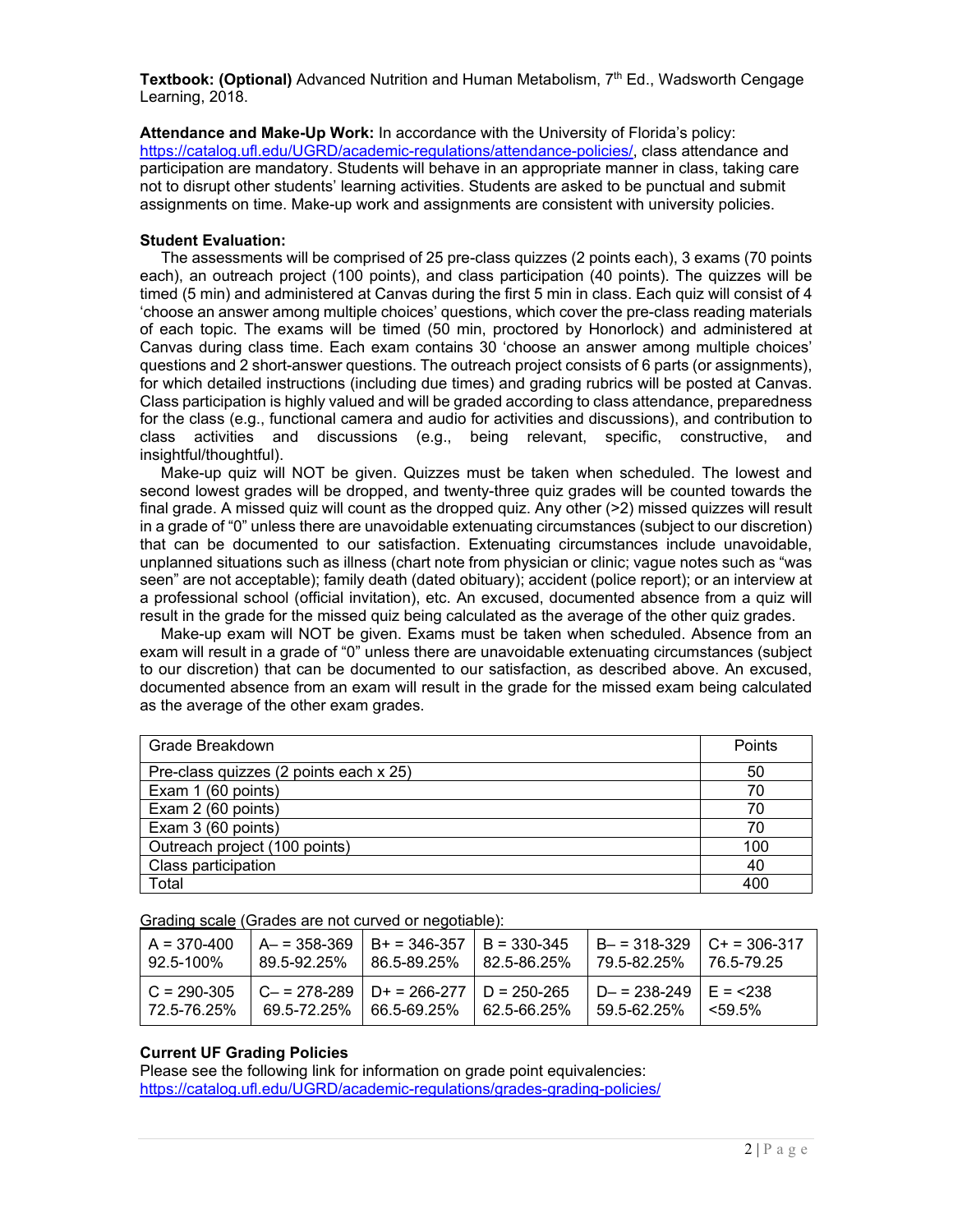**Instructor-Initiated Recording of Class:** Our class sessions may be audio visually recorded for students in the class to refer back and for enrolled students who are unable to attend live. Students who participate with their camera engaged or utilize a profile image are agreeing to have their video or image recorded. If you are unwilling to consent to have your profile or video image recorded, be sure to keep your camera off and do not use a profile image. Likewise, students who un-mute during class and participate orally are agreeing to have their voices recorded. If you are not willing to consent to have your voice recorded during class, you will need to keep your mute button activated and communicate exclusively using the "chat" feature, which allows students to type questions and comments live. The chat will not be recorded or shared. As in all courses, unauthorized recording and unauthorized sharing of recorded materials is prohibited.

**In-class Recording by Students:** Students are allowed to record video or audio of class lectures. However, the purposes for which these recordings may be used are strictly controlled. The only allowable purposes are (1) for personal educational use, (2) in connection with a complaint to the university, or (3) as evidence in, or in preparation for, a criminal or civil proceeding. All other purposes are prohibited. Specifically, students may not publish recorded lectures without the written consent of the instructor. A "class lecture" is an educational presentation intended to inform or teach enrolled students about a particular subject, including any instructor-led discussions that form part of the presentation, and delivered by any instructor hired or appointed by the University, or by a guest instructor, as part of a University of Florida course. A class lecture does not include lab sessions, student presentations, clinical presentations such as patient history, academic exercises involving solely student participation, assessments (quizzes, tests, exams), field trips, private conversations between students in the class or between a student and the faculty or lecturer during a class session.

Publication without permission of the instructor is prohibited. To "publish" means to share, transmit, circulate, distribute, or provide access to a recording, regardless of format or medium, to another person (or persons), including but not limited to another student within the same class section. Additionally, a recording, or transcript of a recording, is considered published if it is posted on or uploaded to, in whole or in part, any media platform, including but not limited to social media, book, magazine, newspaper, leaflet, or third-party note/tutoring services. A student who publishes a recording without written consent may be subject to a civil cause of action instituted by a person injured by the publication and/or discipline under UF Regulation 4.040 Student Honor Code and Student Conduct Code.

Lecture materials and other information are the property of the University of Florida and the course instructor and may not be used for any commercial purpose. Students found in violation may be subject to disciplinary action under the University's Student Conduct Code. Only students formally registered for the course are permitted to attend lectures and take exams.

*We the members of the University of Florida community pledge to hold ourselves and our peers to the highest standards of honesty and integrity.*

### **Academic Honesty**

As a student at the University of Florida, you have committed yourself to uphold the Honor Code, which includes the following pledge: "*We, the members of the University of Florida community, pledge to hold ourselves and our peers to the highest standards of honesty and integrity.*" You are expected to exhibit behavior consistent with this commitment to the UF academic community, and on all work submitted for credit at the University of Florida, the following pledge is either required or implied: "*On my honor, I have neither given nor received unauthorized aid in doing this assignment.*"

It is assumed that you will complete all work independently in each course unless the instructor provides explicit permission for you to collaborate on course tasks (e.g. assignments, papers, quizzes, exams). Furthermore, as part of your obligation to uphold the Honor Code, you should report any condition that facilitates academic misconduct to appropriate personnel. It is your individual responsibility to know and comply with all university policies and procedures regarding academic integrity and the Student Honor Code. Violations of the Honor Code at the University of Florida will not be tolerated. Violations will be reported to the Dean of Students Office for consideration of disciplinary action. For more information regarding the Student Honor Code, please see: [http://www.dso.ufl.edu/sccr/process/student-conduct-honor-code.](http://www.dso.ufl.edu/sccr/process/student-conduct-honor-code)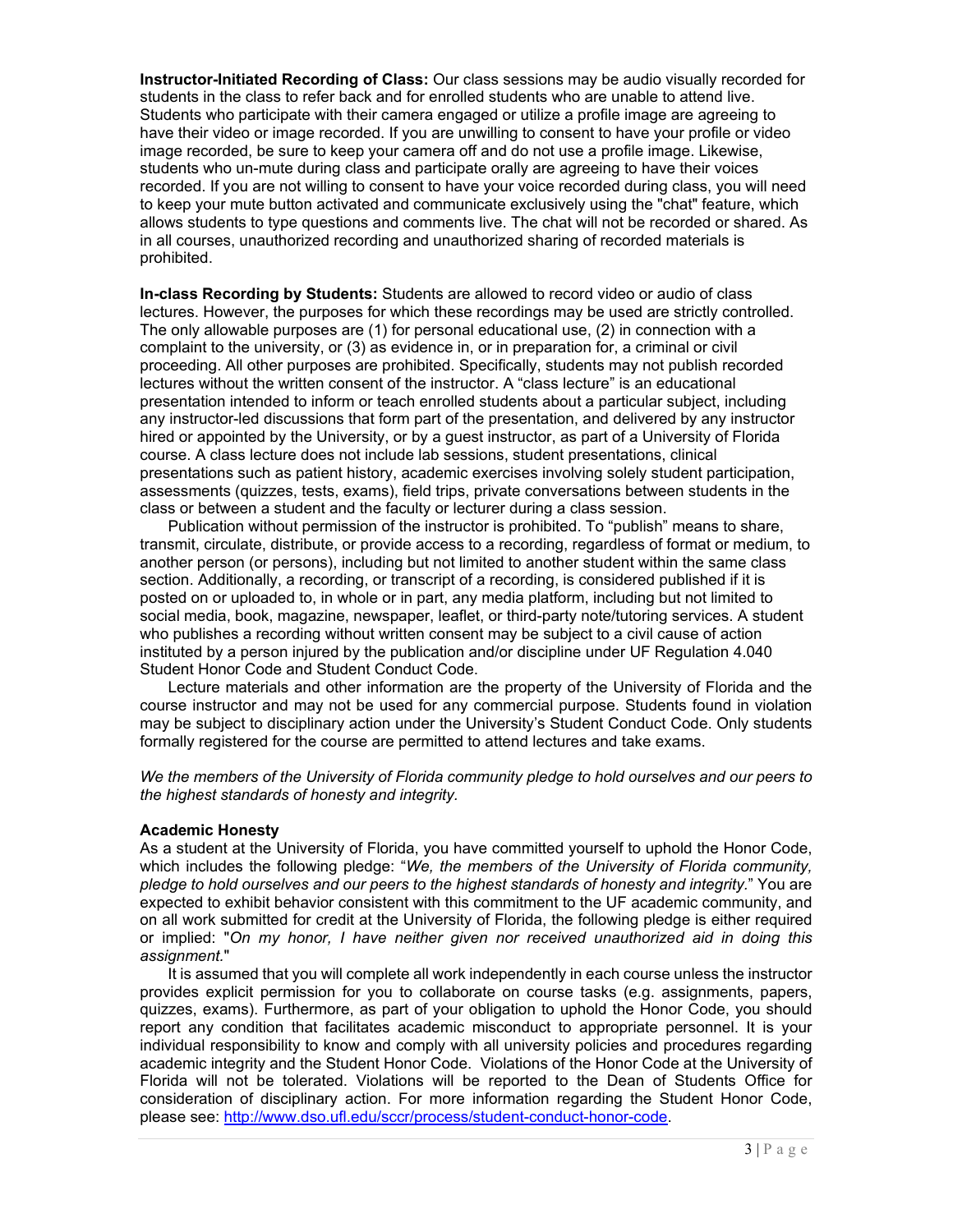**Software Use:** All faculty, staff and students of the university are required and expected to obey the laws and legal agreements governing software use. Failure to do so can lead to monetary damages and/or criminal penalties for the individual violator. Because such violations are also against university policies and rules, disciplinary action will be taken as appropriate.

**Email:** Students are required to check their email account(s) daily (at least Monday through Friday) and respond to course/program related requests, inquiries, etc. in a timely manner.

**Course Evaluation:** Student assessment of instruction is an important part of efforts to improve teaching and learning. At the end of the semester, students are expected to provide feedback on the quality of instruction in this course using a standard set of university and college criteria. Students are expected to provide professional and respectful feedback on the quality of instruction in this course by completing course evaluations online via GatorEvals. Guidance on how to give feedback in a professional and respectful manner is available at: [https://gatorevals.aa.ufl.edu/students/.](https://gatorevals.aa.ufl.edu/students/) Students will be notified when the evaluation period opens and can complete evaluations through the email they receive from GatorEvals, in their Canvas course menu under GatorEvals, or via [https://ufl.bluera.com/ufl/.](https://ufl.bluera.com/ufl/) Summaries of course evaluation results are available to students at: [https://gatorevals.aa.ufl.edu/public-results/.](https://gatorevals.aa.ufl.edu/public-results/)

**Services for Students with Disabilities:** The Disability Resource Center coordinates the needed accommodations of students with disabilities. This includes registering disabilities, recommending academic accommodations within the classroom, accessing special adaptive computer equipment, providing interpretation services and mediating faculty-student disability related issues. Students requesting classroom accommodation must first register with the Dean of Students Office. The Dean of Students Office will provide documentation to the student who must then provide this documentation to the Instructor when requesting accommodation. Contact information: 0001 Reid Hall, 352-392-8565, [www.dso.ufl.edu/drc/](http://www.dso.ufl.edu/drc/)

**Campus Helping Resources:** Students experiencing crises or personal problems that interfere with their general wellbeing are encouraged to utilize the university's counseling resources. The Counseling & Wellness Center provides confidential counseling services at no cost for currently enrolled students. Resources are available on campus for students having personal problems or lacking clear career or academic goals, which interfere with their academic performance.

- *University Counseling & Wellness Center:* Counseling Services, Groups and Workshops, Outreach and Consultation, Self-Help Library, Wellness Coaching. 3190 Radio Road, 352-392- 1575, [www.counseling.ufl.edu/cwc/](http://www.counseling.ufl.edu/cwc/)
- *U Matter We Care:* If you or someone you know is in distress, please contact us at 352-392-1575 or visit [www.umatter@ufl.edu](http://www.umatter@ufl.edu) to refer or report a concern and a team member will reach out to the student in distress.

*Career Connections Center:* First Floor JWRU, 352-392-1601,<https://career.ufl.edu/>

*Student complaints:* Residential Course: [https://sccr.dso.ufl.edu/policies/student-honor-code-](https://sccr.dso.ufl.edu/policies/student-honor-code-student-conduct-code/)

[student-conduct-code/.](https://sccr.dso.ufl.edu/policies/student-honor-code-student-conduct-code/) Online Course:<http://www.distance.ufl.edu/student-complaint-process> *Student Health Care Center:* Call 352-392-1161 for 24/7 information to help you find the care you need or visit [www.shcc.ufl.edu/.](http://www.shcc.ufl.edu/)

*University Police Department:* Call 352-392-1111 (or 9-1-1 for emergencies) or visit [www.police.ufl.edu/.](http://www.police.ufl.edu/)

- *UF Health Shands Emergency Room / Trauma Center:* For immediate medical care call 352- 733-0111 or go to the emergency room at 1515 SW Archer Road, Gainesville, FL 32608; [www.ufhealth.org/emergency-room-trauma-center.](http://www.ufhealth.org/emergency-room-trauma-center)
- *Field and Fork Food Pantry* located behind the FSHN Bldg (520 Newell Dr) is available to assist members of the campus community who experience food insecurity. *Student Success Initiative* [http://studentsuccess.ufl.edu](http://studentsuccess.ufl.edu/)

Your well-being is important to the University of Florida. The U Matter, We Care initiative is committed to creating a culture of care on our campus by encouraging members of our community to look out for one another and to reach out for help if a member of our community is in need. If you or a friend is in distress, please contact [umatter@ufl.edu](mailto:umatter@ufl.edu) so that the U Matter, We Care Team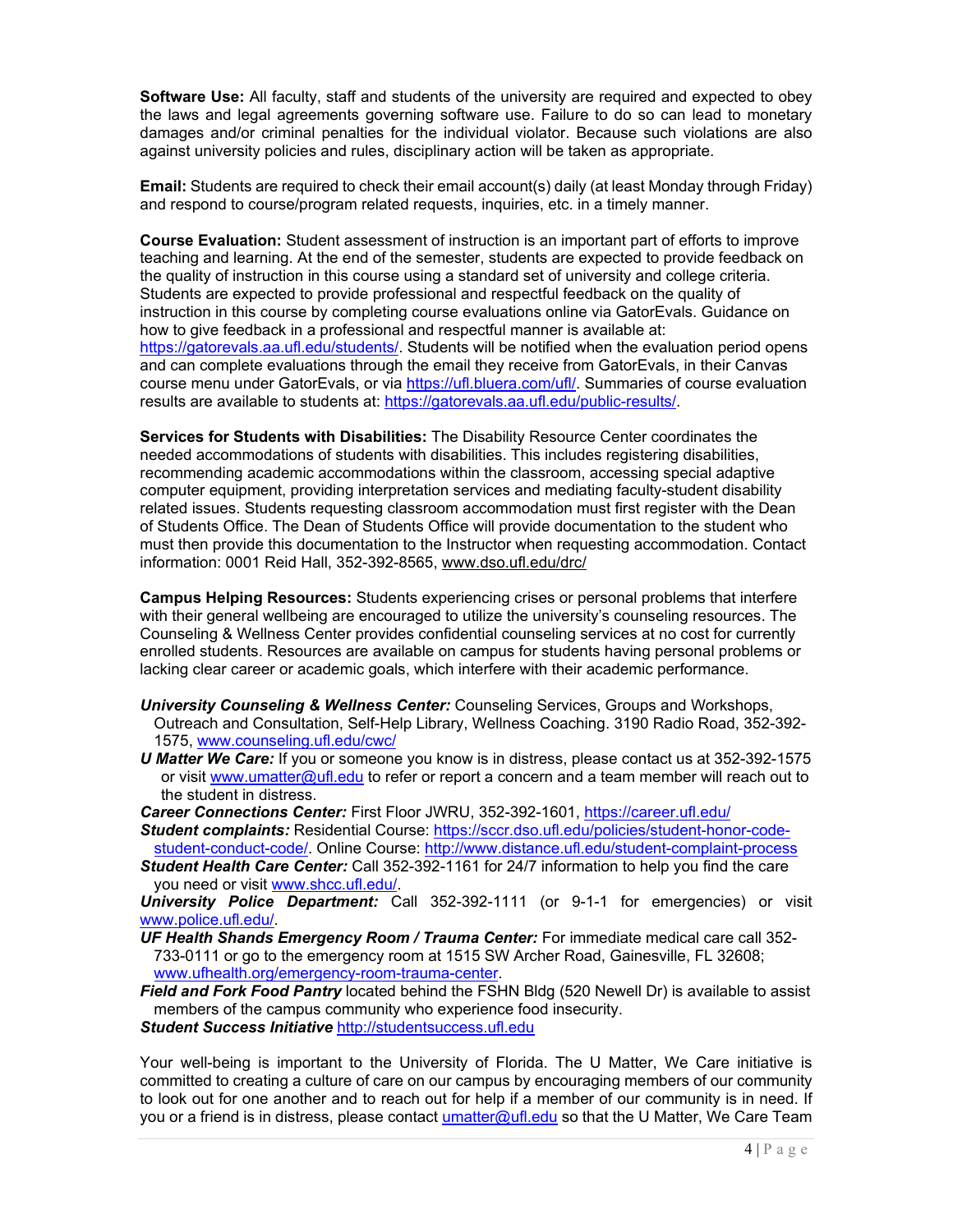can reach out to the student in distress. Nighttime and weekend crisis counselors are available by phone at 352-392-1575. The U Matter, We Care Team can help connect students to the many other helping resources available including, but not limited to, Victim Advocates, Housing staff, and the Counseling and Wellness Center. Please remember that asking for help is a sign of strength. In case of emergency, call 9-1-1.

| <b>Classes/Dates</b> | <b>Topics</b>           | <b>Notes</b>                                                                                    |
|----------------------|-------------------------|-------------------------------------------------------------------------------------------------|
| 1(1/5, W)            | <b>Class overview</b>   |                                                                                                 |
| 2(1/7, F)            | Folate                  | Quiz 1; Project/survey kick-off                                                                 |
| 3(1/10, M)           | Folate                  |                                                                                                 |
| 4 (1/12, W)          | Vitamin B12             | Quiz 2                                                                                          |
| 5(1/14, F)           | Vitamin B12             | Survey Summary due at 11 pm                                                                     |
| 6(1/17, M)           | Holiday - No class      |                                                                                                 |
| 7(1/19, W)           | Vitamin B6              | Quiz 3                                                                                          |
| 8(1/21, F)           | Thiamin (Vitamin B1)    | Quiz 4                                                                                          |
| 9(1/24, M)           | Riboflavin (Vitamin B2) | Quiz 5; project theme/outline kick-off                                                          |
| 10 (1/26, W)         | Niacin (Vitamin B3)     | Quiz 6                                                                                          |
| 11 (1/28, F)         | <b>Biotin</b>           | Quiz 7                                                                                          |
| 12 (1/31, M)         | Ascorbate (Vitamin C)   | Quiz 8                                                                                          |
| 13 (2/2, W)          | Exam 1                  |                                                                                                 |
| 14 $(2/4, F)$        | Vitamin E               | Quiz 9                                                                                          |
| 15 (2/7, M)          | Vitamin D               | Quiz 10                                                                                         |
| 16 (2/9, W)          | Vitamin D               | Project Outline due at 11 pm                                                                    |
| 17 $(2/11, F)$       | Vitamin A               | Quiz 11                                                                                         |
| 18 (2/14, M)         | Vitamin A               | Schedule meetings in group with Dr. Cheng to<br>discuss projects (office hours during 2/21-3/4) |
| 19 (2/16, W)         | Vitamin K               | Quiz 12                                                                                         |
| 20 (2/18, F)         | Calcium                 | Quiz 13                                                                                         |
| 21 (2/21, M)         | Phosphorus              | Quiz 14                                                                                         |
| 22 (2/23, W)         | Magnesium               | Quiz 15                                                                                         |
| 23 (2/25, F)         | Copper                  | Quiz 16                                                                                         |
| 24 (2/28, M)         | Exam 2                  |                                                                                                 |
| 25 (3/2, W)          | Iron                    | Quiz 17                                                                                         |
| 26 (3/4, F)          | Iron                    |                                                                                                 |
| 27 (3/7, M)          | Spring Break- no class  |                                                                                                 |
| 28 (3/9, W)          | Spring Break - no class |                                                                                                 |
| 29 (3/11, F)         | Spring Break- no class  |                                                                                                 |
| 30 (3/14, M)         | Zinc                    | Quiz 18                                                                                         |

# **Topics and Schedule: (subject to change)**